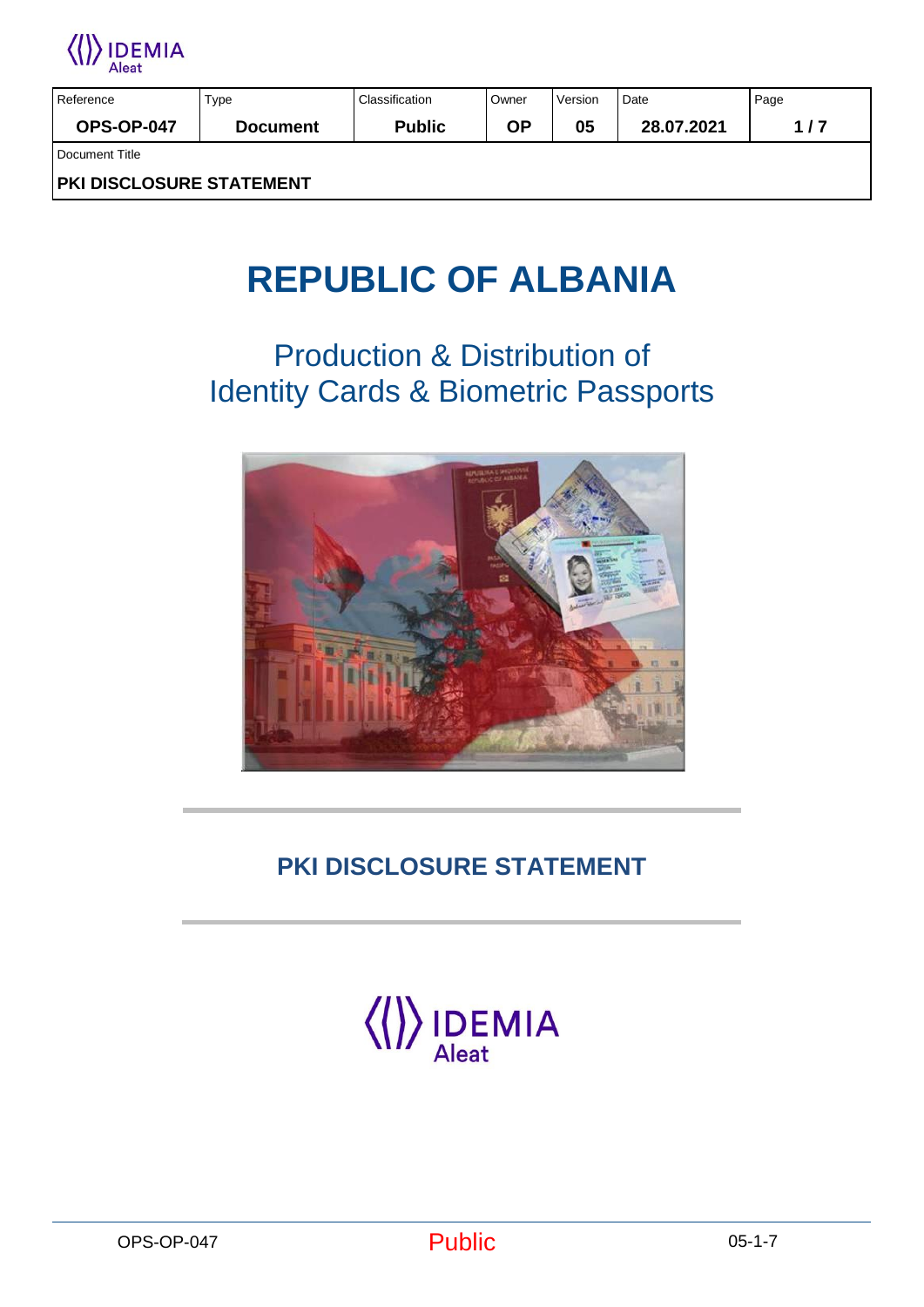

| Reference                | Type            | Classification | Owner | Version | Date       | Page |  |  |
|--------------------------|-----------------|----------------|-------|---------|------------|------|--|--|
| <b>OPS-OP-047</b>        | <b>Document</b> | <b>Public</b>  | ΟP    | 05      | 28.07.2021 | 2/7  |  |  |
| Document Title           |                 |                |       |         |            |      |  |  |
| PKI DISCLOSURE STATEMENT |                 |                |       |         |            |      |  |  |

#### **TABLE OF CONTENTS**

| 1. |                  |            |  |
|----|------------------|------------|--|
|    | 1.1.             |            |  |
| 2. | PDS <sub>4</sub> |            |  |
|    | 2.1.             |            |  |
|    | 2.2.             |            |  |
|    | 2.3.             |            |  |
|    | 2.4.             |            |  |
|    | 2.5.             |            |  |
|    | 2.6.             |            |  |
|    | 2.7.             |            |  |
|    | 2.8.             |            |  |
|    | 2.9.             |            |  |
|    |                  |            |  |
|    |                  | $2.10.1$ . |  |
|    |                  | 2.10.2.    |  |
|    |                  |            |  |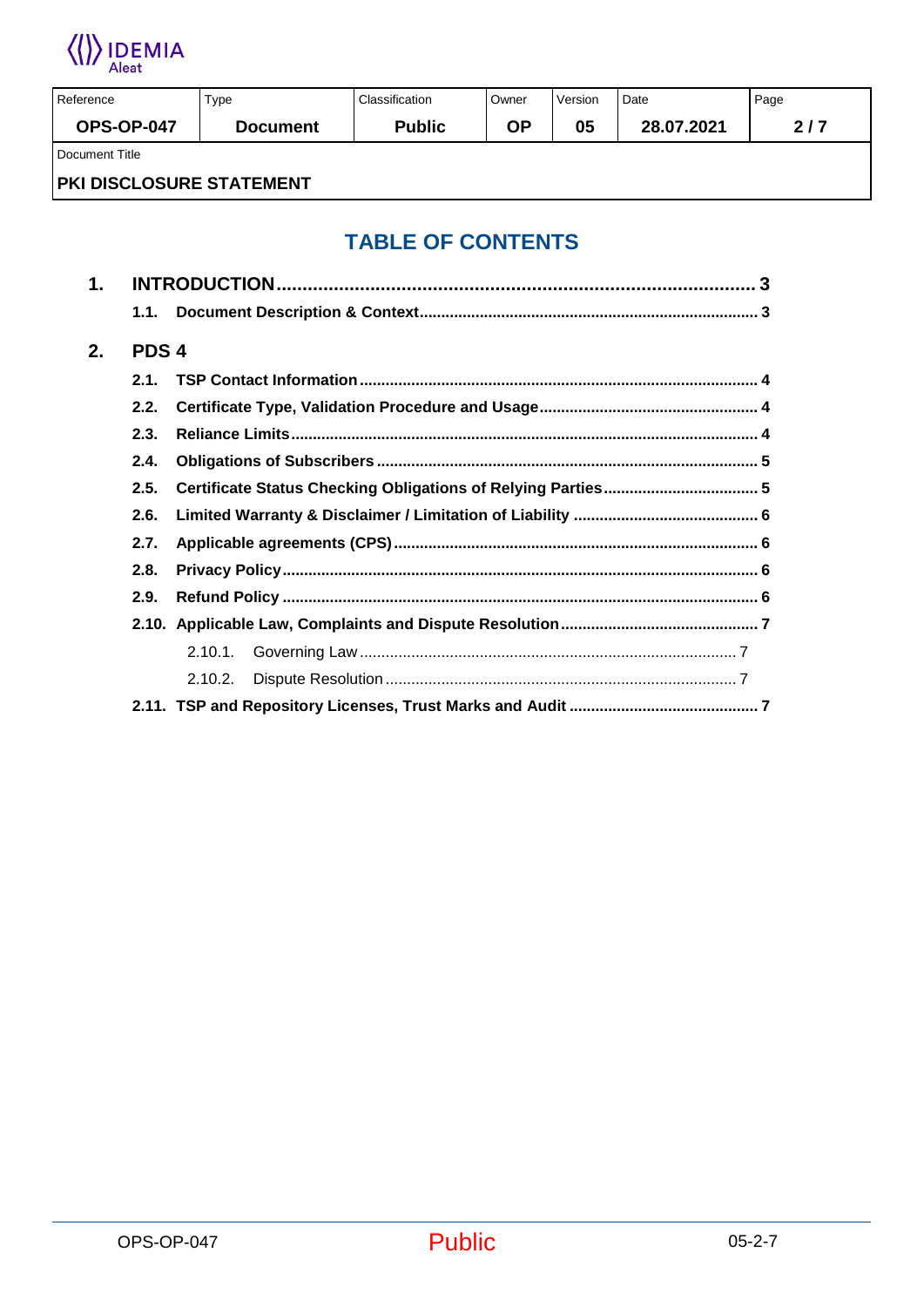

| Reference                | Type            | Classification | Owner | Version | Date       | Page |  |
|--------------------------|-----------------|----------------|-------|---------|------------|------|--|
| <b>OPS-OP-047</b>        | <b>Document</b> | <b>Public</b>  | ΟP    | 05      | 28.07.2021 | 3/7  |  |
| Document Title           |                 |                |       |         |            |      |  |
| PKI DISCLOSURE STATEMENT |                 |                |       |         |            |      |  |

## <span id="page-2-0"></span>**1. INTRODUCTION**

Aleat has created an e-security platform for its customers to facilitate role-based access, secure authentication and qualified electronic signature. The security services include a Public Key Infrastructure, which has a Certification Authority operated by Aleat (CA). The policy requirements on the operation and management of the CA issuing Certificates are defined in the Aleat Certificate Practice Statement (CPS) document such that Subjects certified by the CA and Relying Parties may have confidence in the reliability of the Certificates.

#### <span id="page-2-1"></span>**1.1. Document Description & Context**

This document is the PKI Disclosure Statement herein after referred to as the PDS. This document does not substitute or replace the Certificate Practice Statement (CPS) under which digital certificates of Albanian Citizen ID PKI are issued by Aleat. The purpose of this document is to summarize the key points of the CPS for the benefit of Subscribers, Subjects and Relying Parties.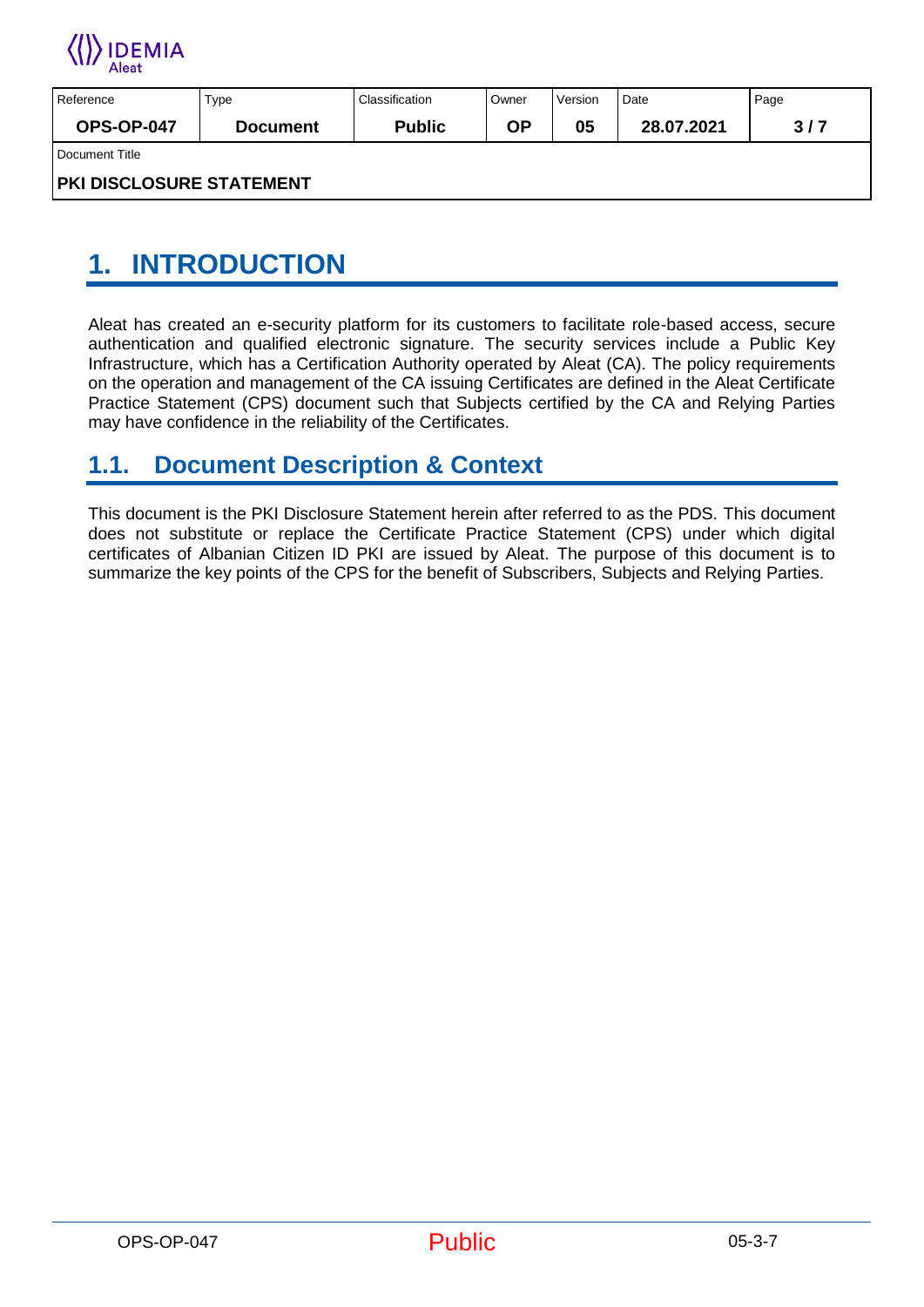

| Reference                | Type            | Classification | Owner | Version | Date       | Page |  |
|--------------------------|-----------------|----------------|-------|---------|------------|------|--|
| <b>OPS-OP-047</b>        | <b>Document</b> | <b>Public</b>  | ΟP    | 05      | 28.07.2021 | 4/7  |  |
| Document Title           |                 |                |       |         |            |      |  |
| PKI DISCLOSURE STATEMENT |                 |                |       |         |            |      |  |

## <span id="page-3-0"></span>**2. PDS**

### <span id="page-3-1"></span>**2.1. TSP Contact Information**

#### **Aleat Sh.p.k.**

- **Contact: Chief Operation Officer**
- Address: Rruga Xhanfize Keko, Tirana, Albania
- Phone: +355 69 4050 500
- Mail: security@aleat.com

### <span id="page-3-2"></span>**2.2. Certificate Type, Validation Procedure and Usage**

The CA issues two types of Certificate:

- 1. **Authentication Certificates**  for use only where a SP delivers to the Albanian Citizen a service that need the usage secure authentication.
- 2. **Qualified Signature Certificates**  for use only where a SP delivers to the Albanian Citizen a service that need a documents to be electronically signed using Private Keys held on the Albanian Citizen Identity Document.

The CA ensures that evidence of Albanian Citizens identification and the accuracy of their names and associated data are correct since they are retrieved from the NCR service.

#### <span id="page-3-3"></span>**2.3. Reliance Limits**

Refer to the section 9.8 of the CPS for reliance limits. The CA issues two types of Certificates and their limits are:

- 1. **Authentication Certificates**  for use in a specified validity time (the same validity as the Albanian IDC) and to be used only for authenticating the citizen through his national IDC.
- 2. **Electronic Signature Certificates**  for use in a specified validity time (the same validity as the Albanian Identity Document) and to be used only for digitally signing a document through the citizen national Identity Document.

According to digital signature laws and regulations, the only appropriate use for qualified digital certificates is signing.

All events involved in the generation of the key pairs are recorded. This includes all configuration data and registration information used in the process. Audit logs are retained as archive records for a period no less than twenty (20) years for audit trails files, and no less than twenty (20) years for key and digital certificate information.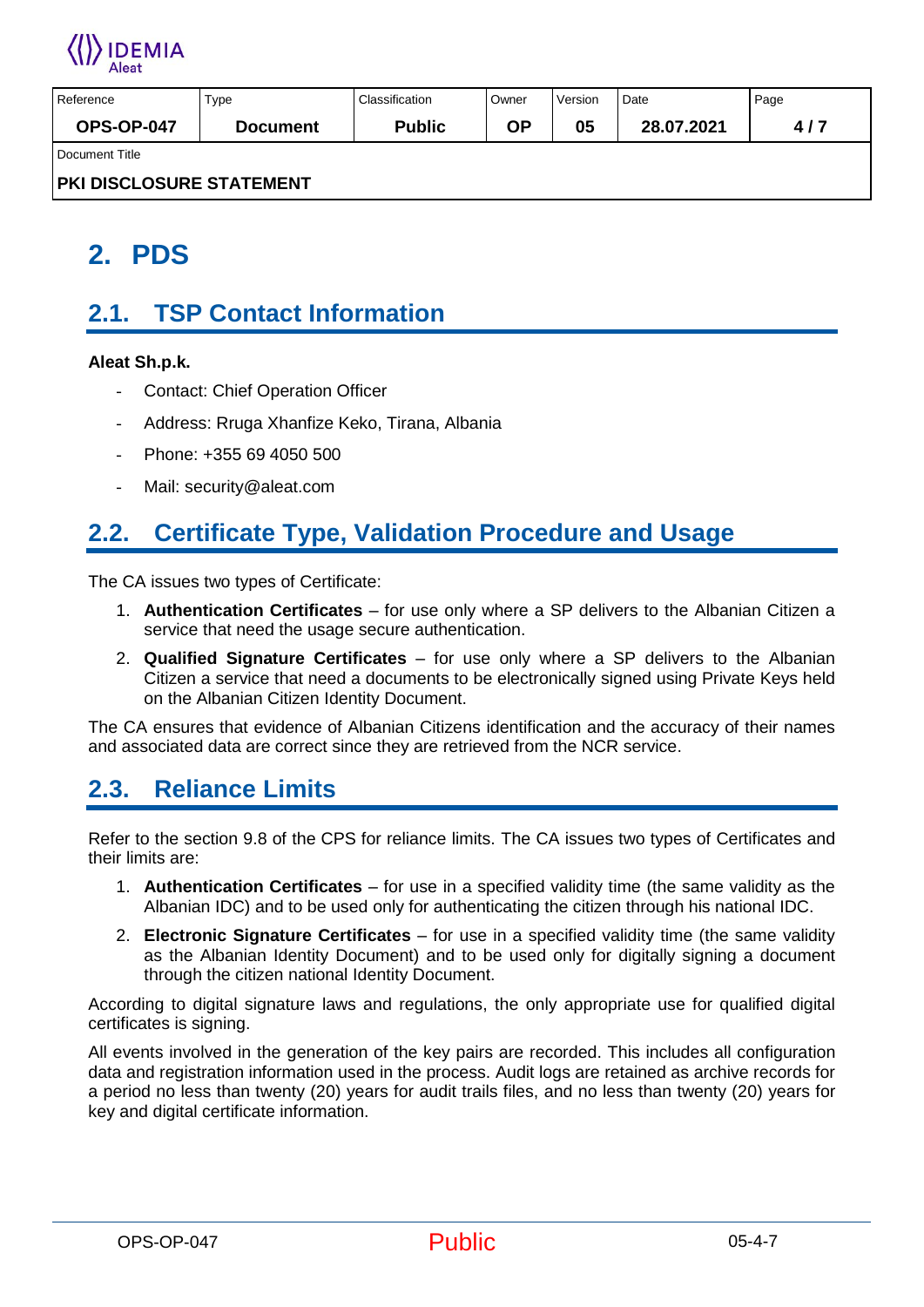

| Reference         | Туре     | Classification | Owner | Version | Date       | Page      |
|-------------------|----------|----------------|-------|---------|------------|-----------|
| <b>OPS-OP-047</b> | Document | <b>Public</b>  | םח    | 05      | 28.07.2021 | - 17<br>- |
| Dooumont Title    |          |                |       |         |            |           |

Document Title

**PKI DISCLOSURE STATEMENT**

#### <span id="page-4-0"></span>**2.4. Obligations of Subscribers**

The digital certificate holders are required to act in accordance with the CPS and the relevant certificate subscribers/holders agreement.

The subscriber's obligations are the items below:

- 1. When receiving the certificates and the identity document, the cardholder must ensure the accuracy of data in the identity document and in the certificates and refuse the identity document/certificates in case of mismatch of data;
- 2. The cardholder shall use key pair for electronic signature and authentication used in accordance with any limitations notified to the subscriber;
- 3. The cardholder shall refrain from signing any document containing macros or executable codes that alter the content of the document, which would cancel the qualified digital signature;
- 4. Exercise sole and complete control and use of the private key that corresponds to the certificate cardholder's public key;
- 5. The cardholder shall exercise reasonable care to avoid unauthorized use of cardholder's private keys;
- 6. The cardholder has to keep PIN code secret;
- 7. The cardholder shall promptly notify ALEAT, if any of the following events will occur within the validity period of the Certificates:
	- The identity document has been lost, stolen, security and/or integrity of private keys has been compromised or the cardholder has forgotten the PIN code;
	- When the cardholder ascertains errors in the data of the certificates issued by ALEAT;
	- When the cardholder changes the data contained in the Certificates;
- 8. The use of an invalidated certificate is forbidden and any unauthorized use shall be subject of criminal and/or civil liability;
- 9. If the certificates shall be revoked, the cardholder shall immediately cease their use;
- 10. At all times, use the digital certificates in accordance with all applicable laws and regulations.

#### <span id="page-4-1"></span>**2.5. Certificate Status Checking Obligations of Relying Parties**

The obligations of the Relying Party, if it is to reasonably rely on a Certificate, are to:

- 1. Verify the validity, suspension or revocation status of the Certificate using current revocation status information as indicated to the Relying Party in the CPS.
- 2. Take account of any limitations on the usage of the Certificate indicated to the Relying Party either in the Certificate or the terms and conditions (see Section 3 above for usage).
- 3. Take any other precautions prescribed in the Certification Practice Statement (CPS).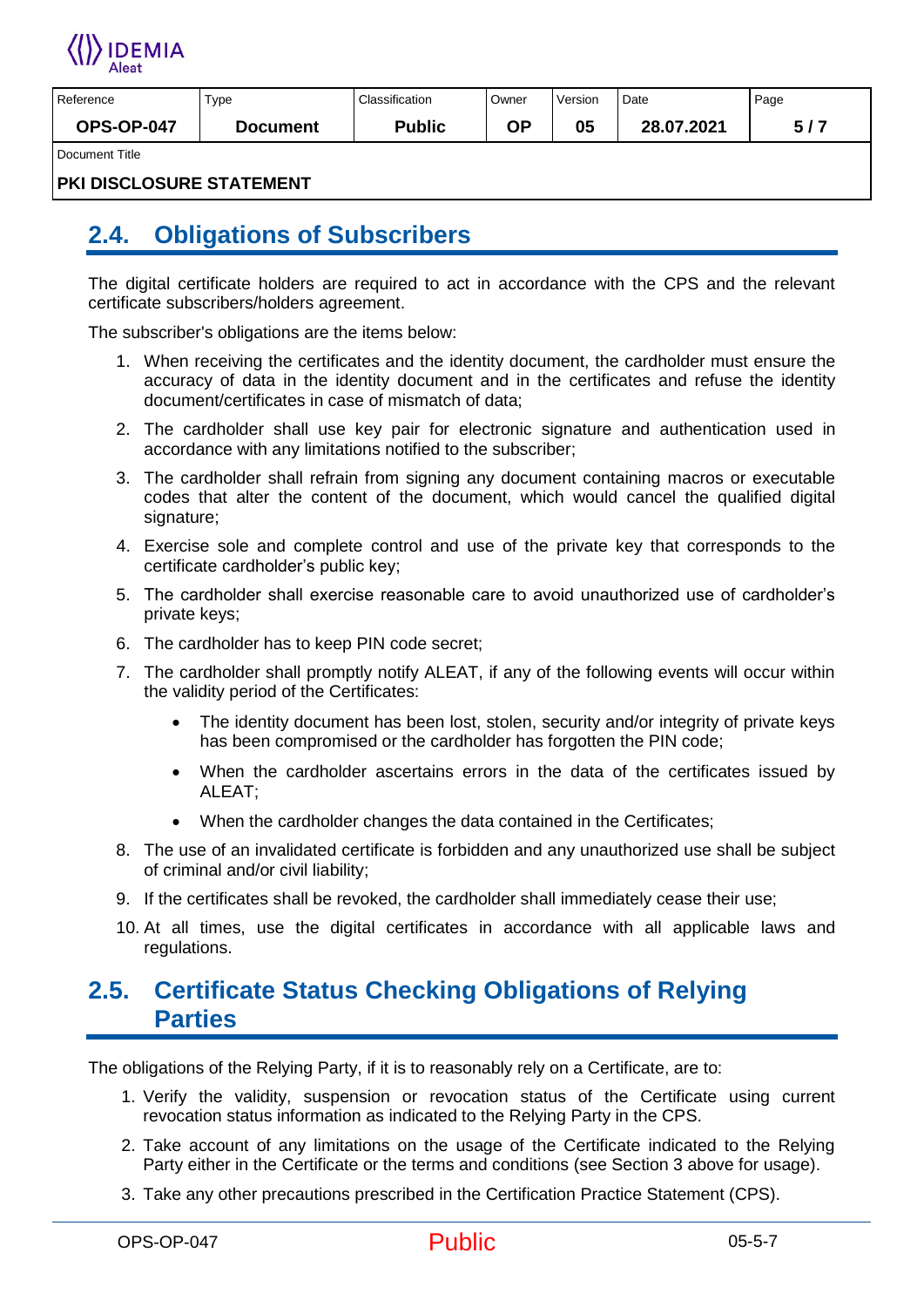

| Reference         | Туре     | Classification | Owner | Version | Date       | Page |
|-------------------|----------|----------------|-------|---------|------------|------|
| <b>OPS-OP-047</b> | Document | <b>Public</b>  | ΟP    | 05      | 28.07.2021 | 6/7  |
| Document Title    |          |                |       |         |            |      |

#### **PKI DISCLOSURE STATEMENT**

The status of digital certificates issued by Albanian Citizen ID PKI is published in a certificate revocation list or is made available via Online Certificate Status Protocol checking where available. Link to OCSP service is available inside the citizen certificates (Auth and Sign).

The OCSP responder requests and answers are logged. Those logs are kept for 1 year.

#### <span id="page-5-0"></span>**2.6. Limited Warranty & Disclaimer / Limitation of Liability**

The liability taken by the CA is limited to the correct application of procedures as declared in the CPS these procedures relate to the issue and management of digital Certificates. Therefore any failure of transaction that utilizes the digital Certificate is out of scope.

In essence the liability will include the correct identification of Subjects according to the declared practices. If a transaction is found to be in error through the incorrect identification of the Subject through failing to follow the declared practices, then the CA is liable. If the Subject is incorrectly identified, but the error was within the documents used to support the Subject's claim to an identity, then the CA shall not be liable.

Limitations on liability are covered in the terms and conditions see CPS.

### <span id="page-5-1"></span>**2.7. Applicable agreements (CPS)**

The following documents are available online at https://www.aleat.al/en/certificate-policies:

- Certificate Practice Statement documents (CPS)
- PKI Disclosure Statement

The subscriber agreement document is available online at https://www.aleat.al/en/id-cardactivation

#### <span id="page-5-2"></span>**2.8. Privacy Policy**

Data contained within the Aleat certificate is considered public information. All personal data obtained during the registration process will not be released without prior consent of the relevant certificate holder, unless required otherwise by law or to fulfil the requirements of the CPS.

The subscriber consents that Aleat keeps, on behalf of MIA during the concession duration plus 10 years, record information used in registration, subject device provision, including whether this is to the subscriber or to the subject where they differ, and any subsequent revocation, the identity and any specific attributes placed in the certificate, and the passing of this information to third parties under the same conditions as required by this policy in the case of Aleat terminating its services;

#### <span id="page-5-3"></span>**2.9. Refund Policy**

Not applicable.